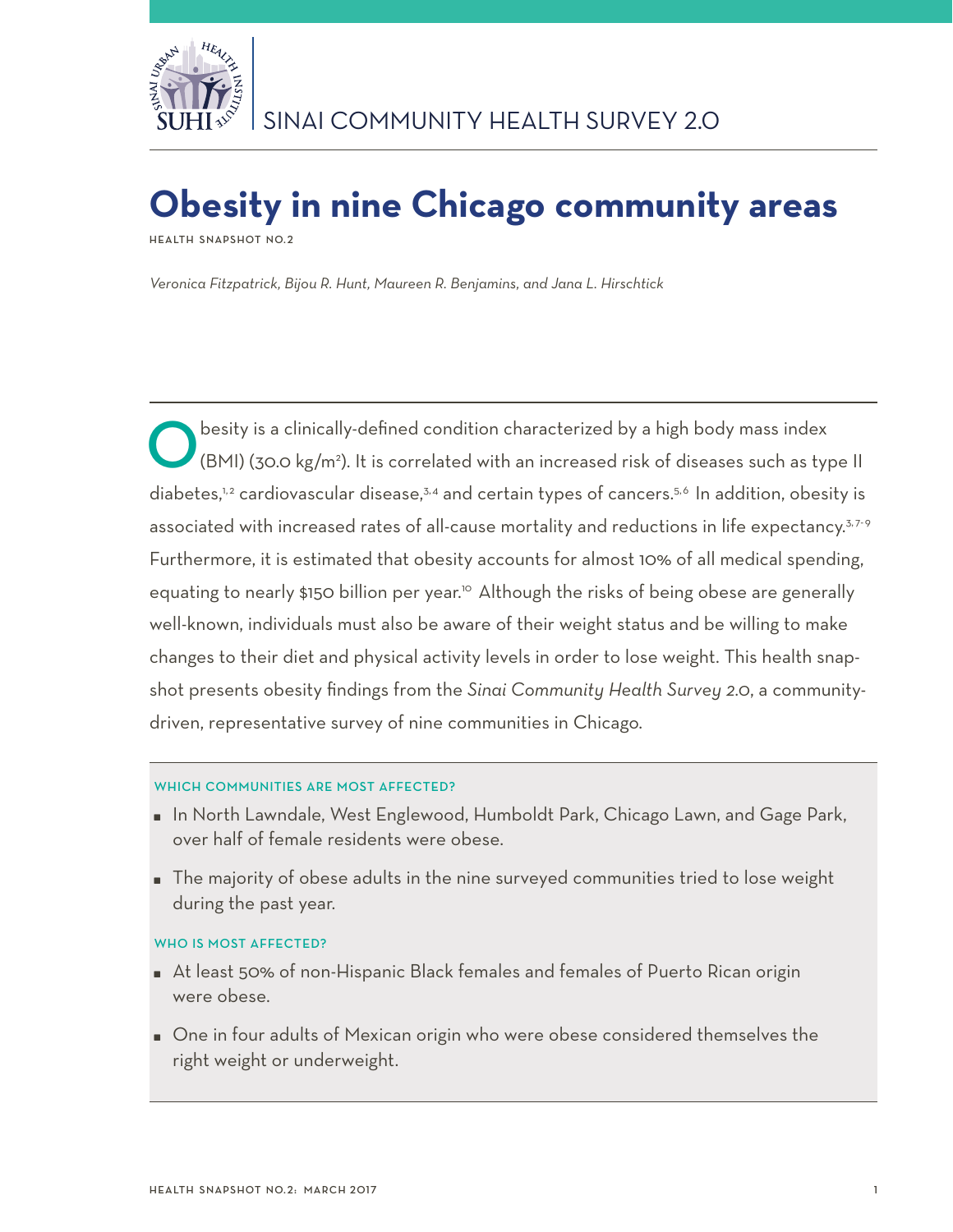

### Figure 1: **Prevalence of obesity by community area and sex**

*Sampled West Town community area west of Western Avenue only*  us data source: *National Health Interview Survey, 2015 (age-adjusted)* 

- Among females, the prevalence of obesity ranged from a high of 58% for females in North Lawndale to a low of 8% for females in Norwood Park.
- Among males, the prevalence of obesity ranged from a high of 50% for males in Chicago Lawn to a low of 23% for males in west-West Town.

## Figure 2: **Prevalence of obesity by race/ethnicity and sex**



us data source: *National Health Interview Survey, 2015 (age-adjusted) Rao-Scott Chi-Square p-value = 0.8394 (males); p = 0.0036 (females)*

- There was a statistically significant difference in the prevalence of obesity by race/ethnic group for females, which was highest for non-Hispanic Black females (52%) and lowest for non-Hispanic White females (17%).
- Among males, the prevalence of obesity was highest for non-Hispanic Black males (41%) and lowest for males of Puerto Rican origin (35%). These differences were not statistically significant.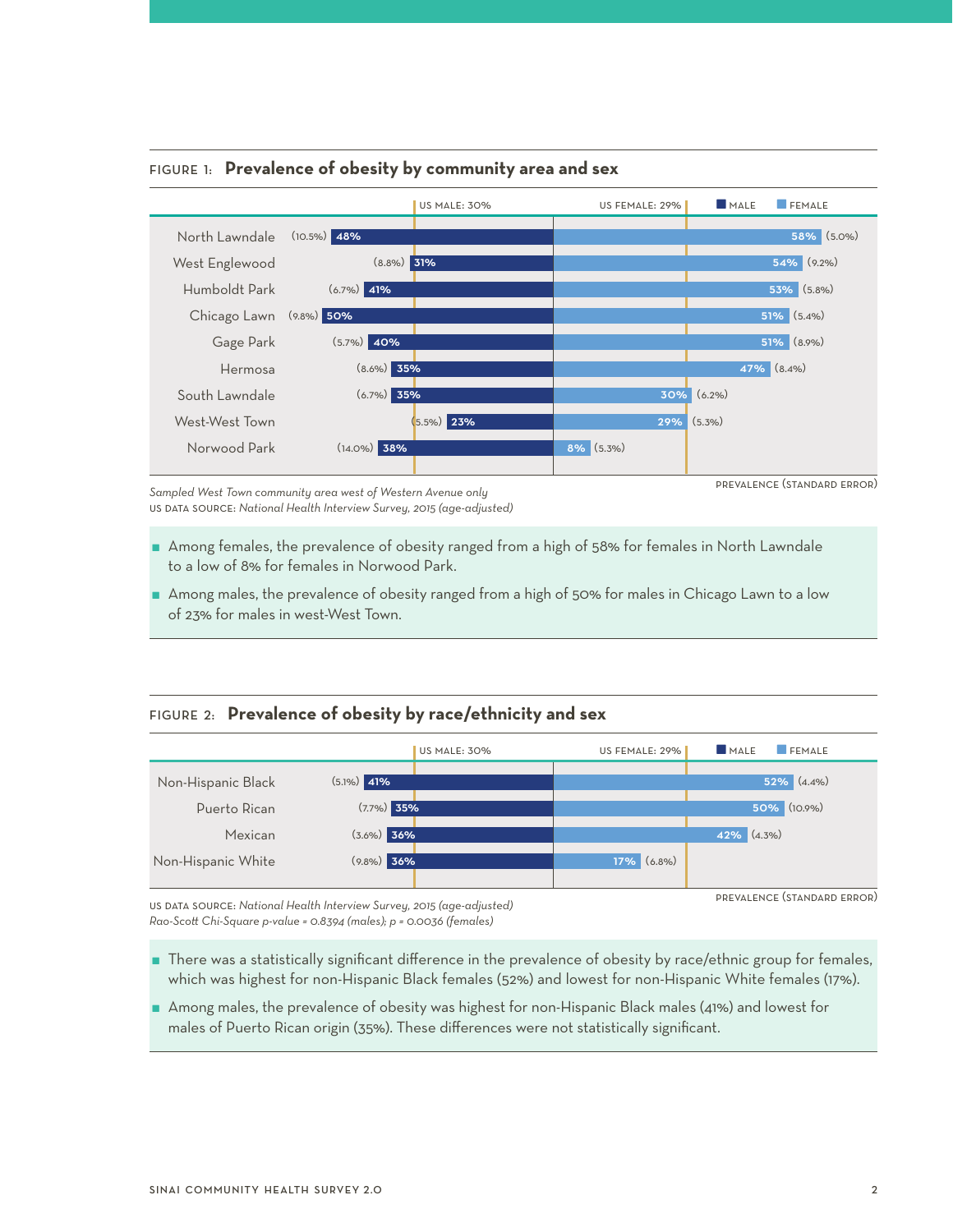

# Figure 3: **Percent of obese adults who tried to lose weight in the past year by community area**

*Sampled West Town community area west of Western Avenue only No national comparison data available*

prevalence (standard error)

- In the nine communities surveyed, the percentage of obese adults who tried to lose weight in the past year ranged from a high of 84% in Gage Park to a low of 57% in South Lawndale.
- In West Englewood, Norwood Park, and South Lawndale, less than 70% of obese adults tried to lose weight in the past year.

# Figure 4: **Percent of obese adults who tried to lose weight in the past year by race/ethnicity**



*No national comparison data available Rao-Scott Chi-Square p-value = 0.6009*

 The percentage of obese adults who tried to lose weight in the past year was highest for adults of Puerto Rican origin (84%) and lowest for non-Hispanic White adults (69%). These differences were not statistically significant.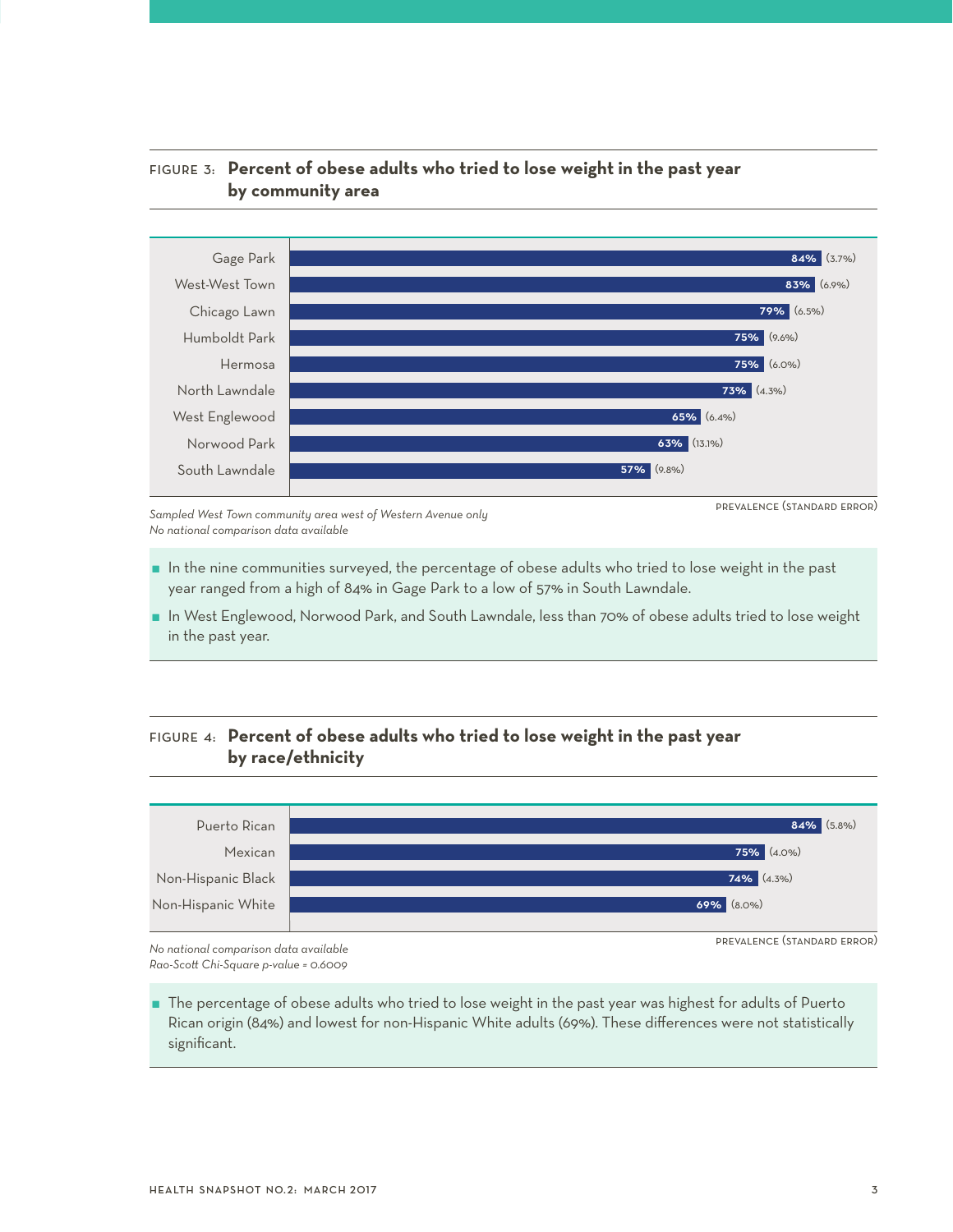

## Figure 5: **Percent of obese adults who considered themselves the right weight or underweight by community area**

*Sampled West Town community area west of Western Avenue only No national comparison data available*

prevalence (standard error)

- The percentage of obese adults who considered themselves the right weight or underweight ranged from a high of 28% in South Lawndale to a low of 13% in North Lawndale and West Englewood.
- In South Lawndale, over one in four obese adults considered themselves the right weight or underweight.

# Figure 6: **Percent of obese adults who considered themselves the right weight or underweight by race/ethnicity**



*No national comparison data available Rao-Scott Chi-Square p-value = 0.1194*

 The percentage of obese adults who considered themselves the right weight or underweight was highest for adults of Mexican origin (25%) and lowest for non-Hispanic Black adults (13%). These differences were not statistically significant.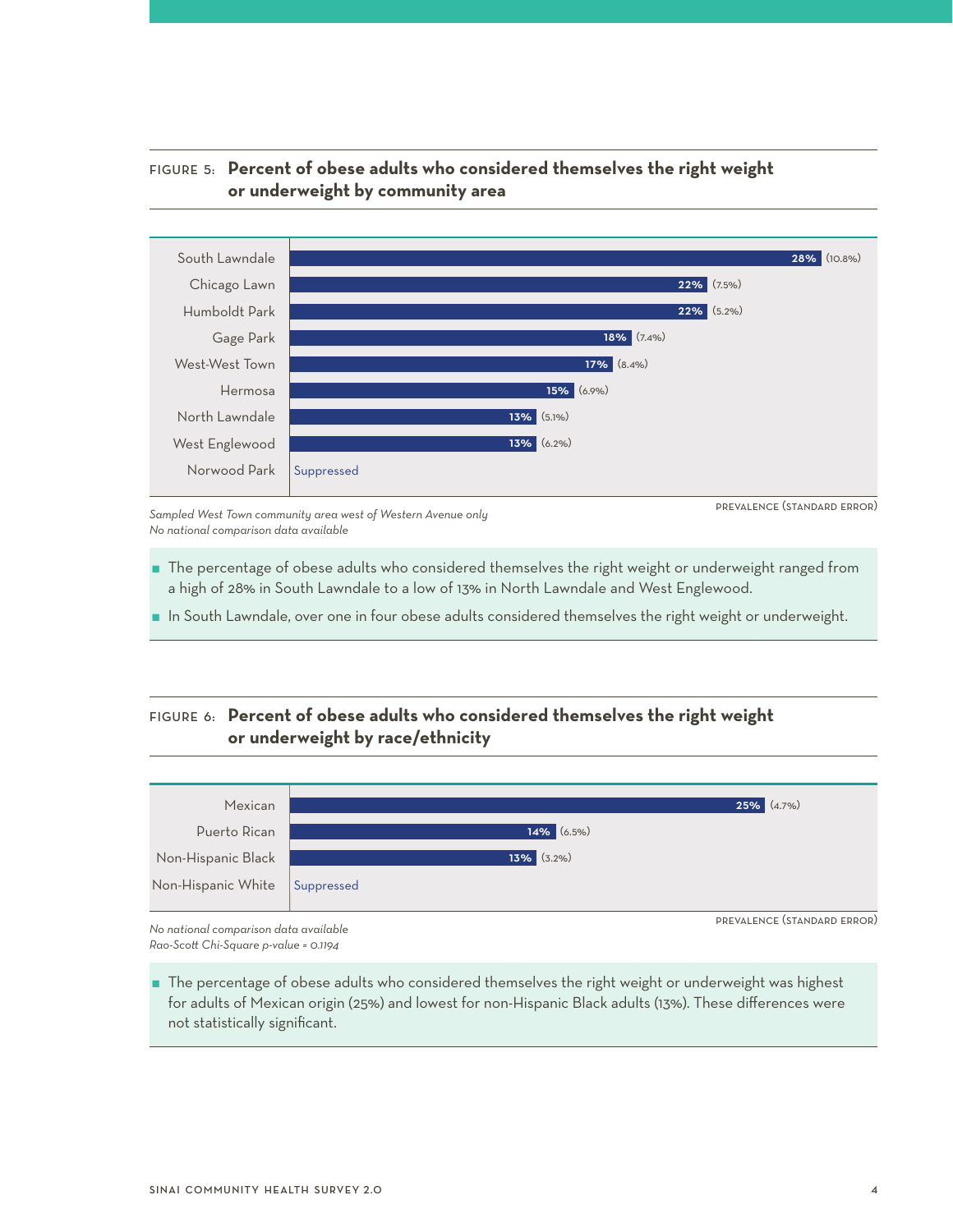#### About the Survey

Sinai Urban Health Institute (SUHI) is a unique, nationally-recognized research center on the west side of Chicago. Our mission is to achieve health equity among communities through excellence and innovation in data-driven research, interventions, evaluation, and collaboration. SUHI is a proud member of Sinai Health System. For more information about SUHI, visit www.SUHIChicago.org.

SUHI designed and conducted the *Sinai Community Health Survey 2.0* in partnership with our Community Advisory Committee and The University of Illinois at Chicago Survey Research Laboratory (SRL). SRL administered surveys face-to-face in both English and Spanish to randomly selected households from each of the nine surveyed communities. Interviewers randomly selected up to two adults (18 and over) per household. Data collection took place between March 2015 and September 2016 with a final sample size of 1,543 adults. Survey results are representative at the community area level for all communities with the exception of West Town, which was sampled west of Western Avenue only. More information about the survey is available at www.SinaiSurvey.org.

#### **DEFINITIONS**

*Obesity* was defined as having a measured body mass index (BMI) of 30.0 or greater.

*Tried to lose weight in the past year* was defined as having tried to lose weight during the past 12 months.

*Consider yourself the right weight or underweight* was defined as responding either 'about the right weight' or 'underweight' when asked whether you consider yourself now to be overweight, underweight, or about the right weight.

#### **METHODS**

We used sampling weights to compute statistical estimates to ensure (1) the estimates accounted for the differential probability of the selection of respondents; and (2) the demographic profile of survey respondents matched the community area demographic profiles from the *2010–2014 American Community Survey*. The Rao-Scott Chi-Square test was used to test for statistical differences by race/ethnic group overall or by sex, as appropriate. Findings were suppressed when the number of observations was less than five.